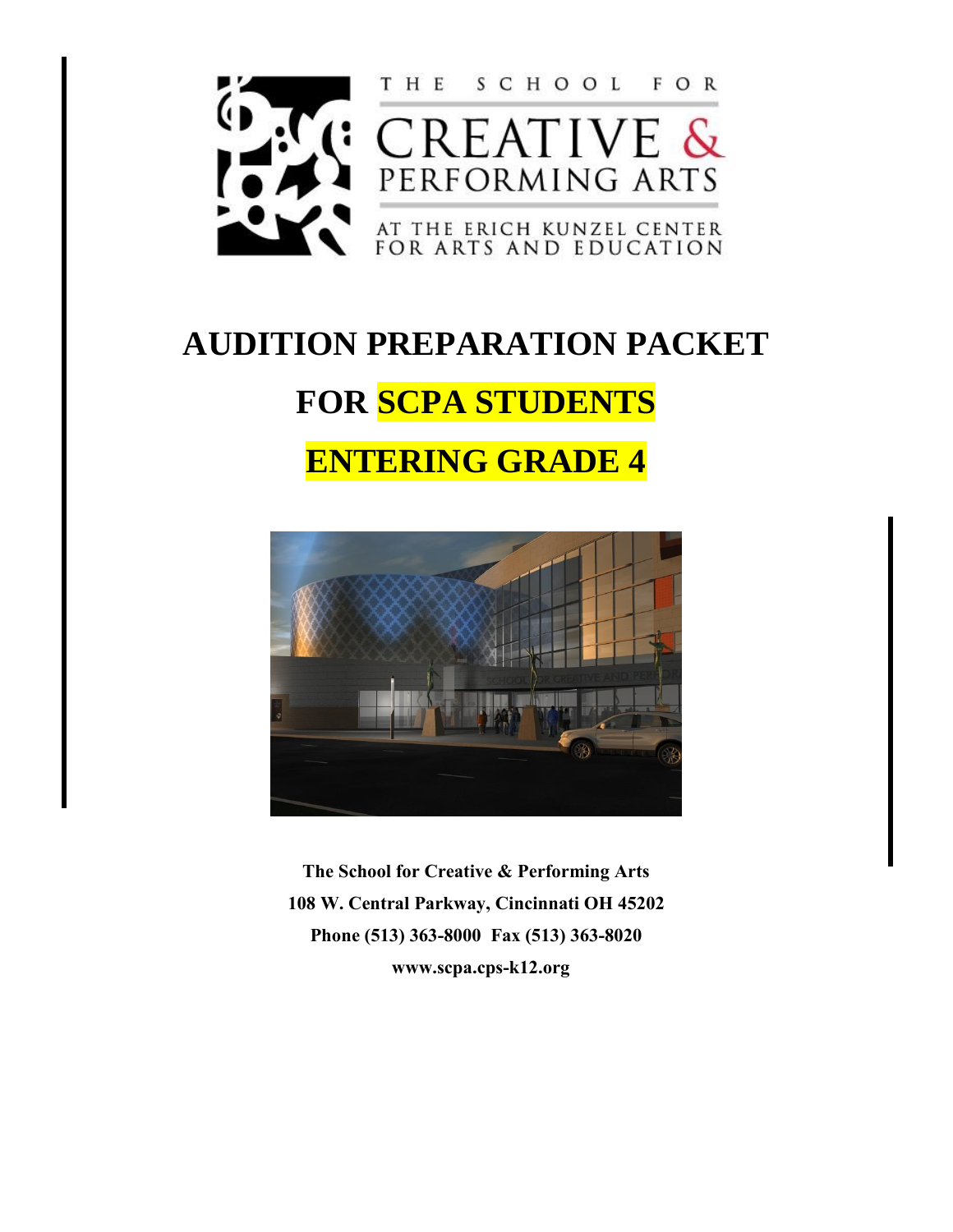#### **AUDITION PREPARATION PROCEDURES FOR STUDENTS ENTERING GRADES 4**

All SCPA students entering grade 4 that are interested in continuing their education at SCPA must pass an artistic audition. The audition will be scheduled by SCPA's Artistic Department. Students entering the 4<sup>th</sup> **grade will audition in creative writing, dance, drama, instrumental music, vocal music and visual art**.

### **CREATIVE WRITING AUDITION REQUIREMENTS:**

Complete the writing profile essay and literary critique on pages 2-3 of this packet and bring this with you to your audition. You will be rated on technical detail, organization, creativity of expression, and sense of purpose. We prefer "creative" pieces that have been written out of a love of writing rather than for school assignments. At the audition, all students will be assigned a writing prompt to be written on-site in 15 minutes.

\_\_\_\_\_\_\_\_\_\_\_\_\_\_\_\_\_\_\_\_\_\_\_\_\_\_\_\_\_\_\_\_\_\_\_\_\_\_\_\_\_\_\_\_\_\_\_\_\_\_\_\_\_\_\_\_\_\_\_\_\_\_\_\_\_\_\_\_\_\_\_\_\_\_\_\_\_\_\_\_\_\_\_\_\_\_\_\_\_\_\_\_\_\_\_\_\_\_ \_\_\_\_\_\_\_\_\_\_\_\_\_\_\_\_\_\_\_\_\_\_\_\_\_\_\_\_\_\_\_\_\_\_\_\_\_\_\_\_\_\_\_\_\_\_\_\_\_\_\_\_\_\_\_\_\_\_\_\_\_\_\_\_\_\_\_\_\_\_\_\_\_\_\_\_\_\_\_\_\_\_\_\_\_\_\_\_\_\_\_\_\_\_\_\_\_\_ \_\_\_\_\_\_\_\_\_\_\_\_\_\_\_\_\_\_\_\_\_\_\_\_\_\_\_\_\_\_\_\_\_\_\_\_\_\_\_\_\_\_\_\_\_\_\_\_\_\_\_\_\_\_\_\_\_\_\_\_\_\_\_\_\_\_\_\_\_\_\_\_\_\_\_\_\_\_\_\_\_\_\_\_\_\_\_\_\_\_\_\_\_\_\_\_\_\_ \_\_\_\_\_\_\_\_\_\_\_\_\_\_\_\_\_\_\_\_\_\_\_\_\_\_\_\_\_\_\_\_\_\_\_\_\_\_\_\_\_\_\_\_\_\_\_\_\_\_\_\_\_\_\_\_\_\_\_\_\_\_\_\_\_\_\_\_\_\_\_\_\_\_\_\_\_\_\_\_\_\_\_\_\_\_\_\_\_\_\_\_\_\_\_\_\_\_ \_\_\_\_\_\_\_\_\_\_\_\_\_\_\_\_\_\_\_\_\_\_\_\_\_\_\_\_\_\_\_\_\_\_\_\_\_\_\_\_\_\_\_\_\_\_\_\_\_\_\_\_\_\_\_\_\_\_\_\_\_\_\_\_\_\_\_\_\_\_\_\_\_\_\_\_\_\_\_\_\_\_\_\_\_\_\_\_\_\_\_\_\_\_\_\_\_\_ \_\_\_\_\_\_\_\_\_\_\_\_\_\_\_\_\_\_\_\_\_\_\_\_\_\_\_\_\_\_\_\_\_\_\_\_\_\_\_\_\_\_\_\_\_\_\_\_\_\_\_\_\_\_\_\_\_\_\_\_\_\_\_\_\_\_\_\_\_\_\_\_\_\_\_\_\_\_\_\_\_\_\_\_\_\_\_\_\_\_\_\_\_\_\_\_\_\_ \_\_\_\_\_\_\_\_\_\_\_\_\_\_\_\_\_\_\_\_\_\_\_\_\_\_\_\_\_\_\_\_\_\_\_\_\_\_\_\_\_\_\_\_\_\_\_\_\_\_\_\_\_\_\_\_\_\_\_\_\_\_\_\_\_\_\_\_\_\_\_\_\_\_\_\_\_\_\_\_\_\_\_\_\_\_\_\_\_\_\_\_\_\_\_\_\_\_ \_\_\_\_\_\_\_\_\_\_\_\_\_\_\_\_\_\_\_\_\_\_\_\_\_\_\_\_\_\_\_\_\_\_\_\_\_\_\_\_\_\_\_\_\_\_\_\_\_\_\_\_\_\_\_\_\_\_\_\_\_\_\_\_\_\_\_\_\_\_\_\_\_\_\_\_\_\_\_\_\_\_\_\_\_\_\_\_\_\_\_\_\_\_\_\_\_\_ \_\_\_\_\_\_\_\_\_\_\_\_\_\_\_\_\_\_\_\_\_\_\_\_\_\_\_\_\_\_\_\_\_\_\_\_\_\_\_\_\_\_\_\_\_\_\_\_\_\_\_\_\_\_\_\_\_\_\_\_\_\_\_\_\_\_\_\_\_\_\_\_\_\_\_\_\_\_\_\_\_\_\_\_\_\_\_\_\_\_\_\_\_\_\_\_\_\_ \_\_\_\_\_\_\_\_\_\_\_\_\_\_\_\_\_\_\_\_\_\_\_\_\_\_\_\_\_\_\_\_\_\_\_\_\_\_\_\_\_\_\_\_\_\_\_\_\_\_\_\_\_\_\_\_\_\_\_\_\_\_\_\_\_\_\_\_\_\_\_\_\_\_\_\_\_\_\_\_\_\_\_\_\_\_\_\_\_\_\_\_\_\_\_\_\_\_ \_\_\_\_\_\_\_\_\_\_\_\_\_\_\_\_\_\_\_\_\_\_\_\_\_\_\_\_\_\_\_\_\_\_\_\_\_\_\_\_\_\_\_\_\_\_\_\_\_\_\_\_\_\_\_\_\_\_\_\_\_\_\_\_\_\_\_\_\_\_\_\_\_\_\_\_\_\_\_\_\_\_\_\_\_\_\_\_\_\_\_\_\_\_\_\_\_\_ \_\_\_\_\_\_\_\_\_\_\_\_\_\_\_\_\_\_\_\_\_\_\_\_\_\_\_\_\_\_\_\_\_\_\_\_\_\_\_\_\_\_\_\_\_\_\_\_\_\_\_\_\_\_\_\_\_\_\_\_\_\_\_\_\_\_\_\_\_\_\_\_\_\_\_\_\_\_\_\_\_\_\_\_\_\_\_\_\_\_\_\_\_

#### **CREATIVE WRITING**

Student's Name

Age Current Grade

Parent Signature

Part 1: About YOU (Please respond to each of the following questions in 2-4 sentences.)

1. What subjects inspire your writing?

2. Do you hope to pursue writing as a career? If so, why?

3. Name an author you admire and explain why.

4. Describe what you feel when you write.

\_\_\_\_\_\_\_\_\_\_\_\_\_\_\_\_\_\_\_\_\_\_\_\_\_\_\_\_\_\_\_\_\_\_\_\_\_\_\_\_\_\_\_\_\_\_\_\_\_\_\_\_\_\_\_\_\_\_\_\_\_\_\_\_\_\_\_\_\_\_\_\_\_\_\_\_\_\_\_\_\_\_\_\_\_\_\_\_\_\_\_\_\_ (You may continue on your own paper if you need more space.)

**Part 2: Portfolio (4 pieces):** Please provide at least four (4) pieces of writing demonstrating work from different genres (i.e. two poems and two stories or one poem, one script and two stories).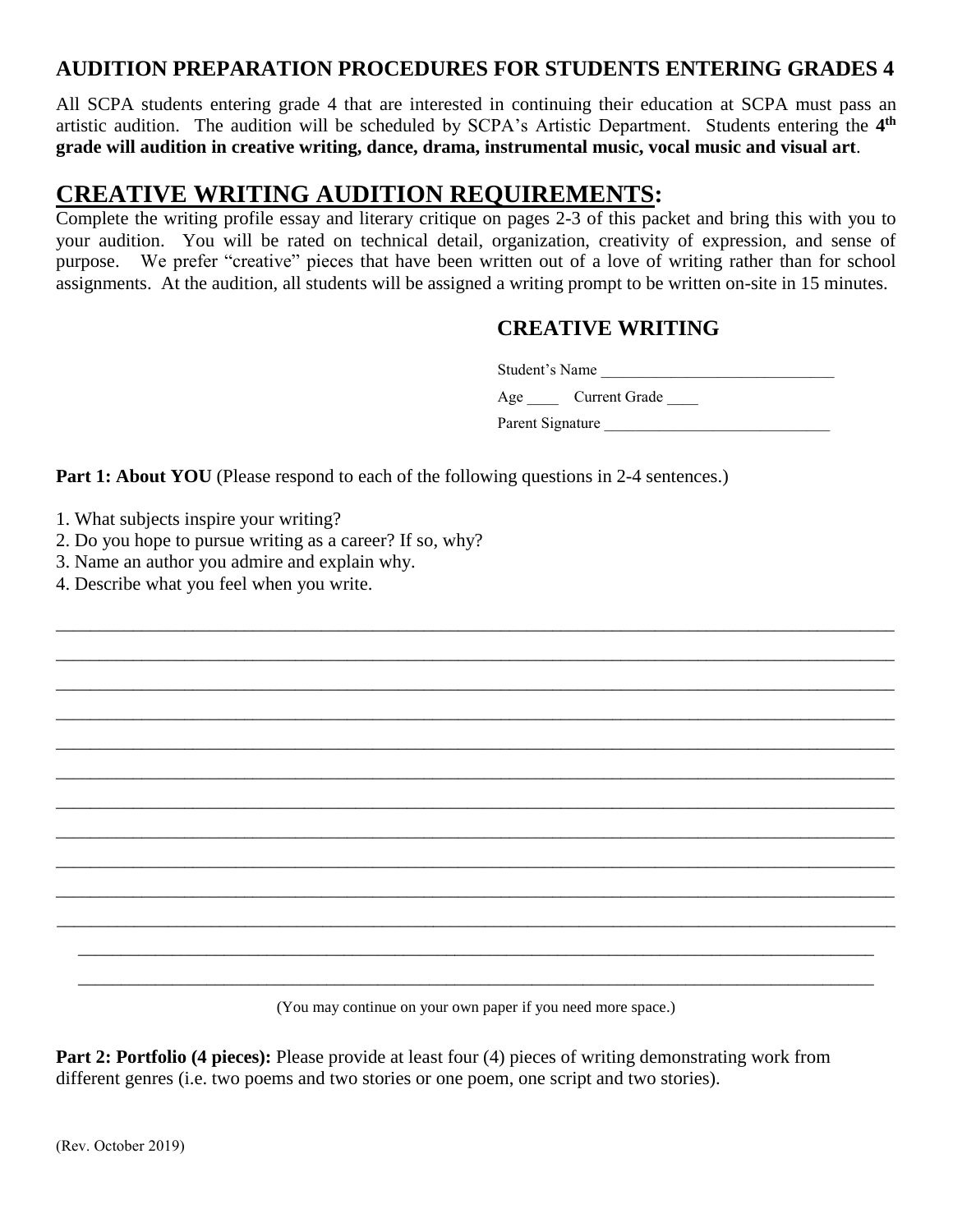## **DANCE AUDITION REQUIREMENTS:**

Dance students must be appropriately dressed for the dance audition. Girls: leotard and tights or shorts and tee shirt. Boys: tee shirt and tights or tee shirt and shorts. These should be of stretch fabric to allow a full range of movement. Students should bring ballet shoes if they have them. Students who have been on pointe should bring their pointe shoes to the audition. For beginning and entry-level students, the audition will consist of an assessment of flexibility, strength, coordination, musicality, focus and discipline. Basic ballet and modern positions will be demonstrated and the students will be asked to imitate them to show evidence of kinesthetic sensibility, awareness of space, and ability to turn, jump and move with ease. For students with dance experience, please bring a photo in first arabesque and be dressed in a leotard, tights and ballet shoes. Students will be asked to demonstrate combinations to show their level of dance technique. Students will be rated on physical ability, focus, and aesthetic sensibility. All students will be accepted on potential ability for a one-year probationary period. If, at the end of their first full year of school at SCPA, their grade in dance is a "C" or better, their acceptance will be considered permanent.

## **DRAMA AUDITION REQUIREMENTS:**

Please prepare the indicated monologue from either *Tales of a 4th Grade Nothing* **OR** *Charlotte's Web.* The monologue must be performed by memory and must be memorized exactly. You will be rated on volume, diction and vocal control, movement and use of gestures, and how well you bring the monologue to life. Remember, it is your job to convince us that your character and your situation are real. After your performance, you may be asked questions about yourself and your character.

#### **Charlotte's Web:**

*NARRATOR: (To audience)* Shh! Listen to the sounds of the morning. Very, very early morning. So early, in fact, the sun isn't even up yet. Listen to the crickets... the hoot-owls... a frog down by the pond... a dog up at the next farm... And today there's another sound. It tells that something exciting happened during the night. Some brand-new pigs were born. Here's one of them right now exploring his new home. His name is – well, actually he doesn't have a name, yet. For the moment, he's still just a little pig. But as you'll see, he isn't just any ordinary pig.

#### **Tales of a 4th Grade Nothing**

Character: Peter (boy) /Petra (girl)

*PETER/PETRA, a 4th grader, has a cute but horrible 4-year old brother, Fudge, who never seems to get in trouble for anything. In this monologue, PETER/PETRA discovers what has happened to a beloved pet turtle. Actors are encouraged to move creatively to establish where mom and Fudge are, and to imagine how Fudge answers each question in the moments marked [pause].*

**PETER/PETRA:** MOM! The chain lock on my door is unhooked, and there's a chair in my doorway, and Dribble is gone! Mom! Did you hear me? The bowl with the rocks and water is there, but Dribble is gone! *[To FUDGE]* Why are you laughing, Fudge? Did you take him? Did you? I won't be mad if you tell me. C'mon, Fudge, please? *[pause]* What do you mean, in tummy? What tummy? *[pause]* OK, Fudge, how did he get in there? *[pause]* MOM! How could you let him do it? HE ATE MY TURTLE!

## **INSTRUMENTAL MUSIC AUDITION REQUIREMENTS**

**For Band, Harp, Orchestra and Piano (Entering 4 th - 6 th grade):**

• Prepare a short piece on your instrument that demonstrates your musical ability. Percussionists will need to prepare a short rhythm etude on snare drum and a short piece for xylophone or marimba.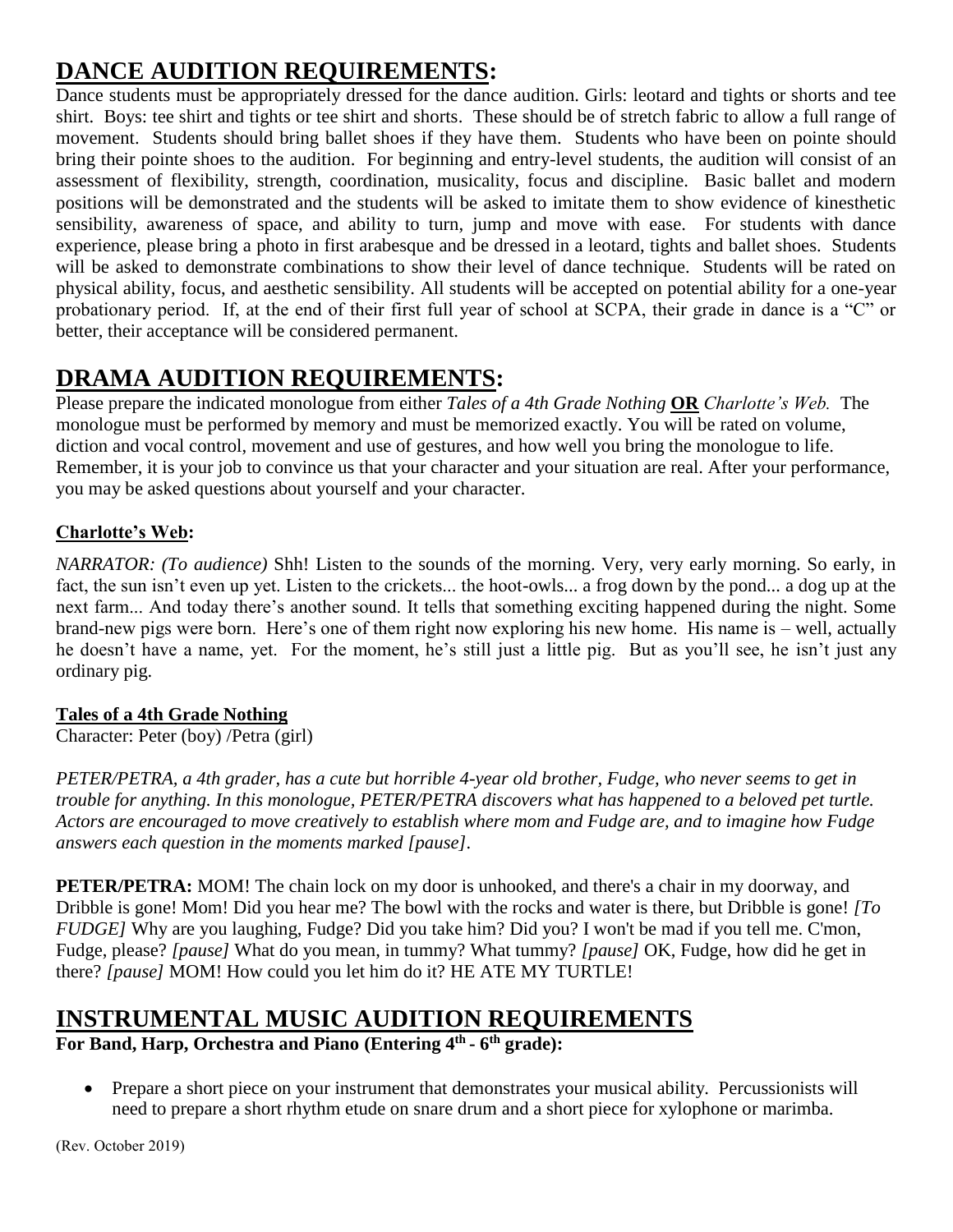- Please bring 2 copies of your etude or solo for the music teachers to review. You will be rated on tone quality, technique, rhythmic accuracy, articulation accuracy, tempo, expressiveness and intonation.
- Students with no prior playing experience may express an interest in learning an instrument during the audition.

### **VISUAL ART AUDITION REQUIREMENT:**

#### **Visual Arts Portfolio Requirements:**

- Bring 6-8 works of art from the last two years only.
- Work should demonstrate a variety of techniques that include drawing/painting from observation, design, creative work, color work and sketchbook drawings.
- Small sculptures may be carefully packaged and brought in, otherwise take quality pictures from multiple vantage points.
- No cartoons/anime allowed for audition.

#### **Visual Arts Resume**

 Include name, age, address, phone numbers, parent e-mail, schools attended, extra-curricular activities, classes and workshops attended, awards, exhibitions and special interests/talents. Resumes are in **outline form** and must not exceed **one page.** We will keep this copy of your resume. **(\*Do not include certificates, grades or other papers**.)

#### **In-person Audition process**

 Students will complete one still life drawing and one creative exercise during their in-person audition. The Visual Arts department will provide materials for this.

### **VOCAL MUSIC AUDITION REQUIREMENTS:**

SCPA students entering 4<sup>th</sup> grade will perform "America" (My Country, 'Tis of Thee) by memory in the key given (F major). The sheet music to "America" is included below. The student must perform the song by memory. Additionally, students will be asked to sing in a round for the purpose of identifying the student's ability to hold a vocal part. Students may also be asked to sing scales or intervals, or to identify music notation symbols appropriate to their grade level.